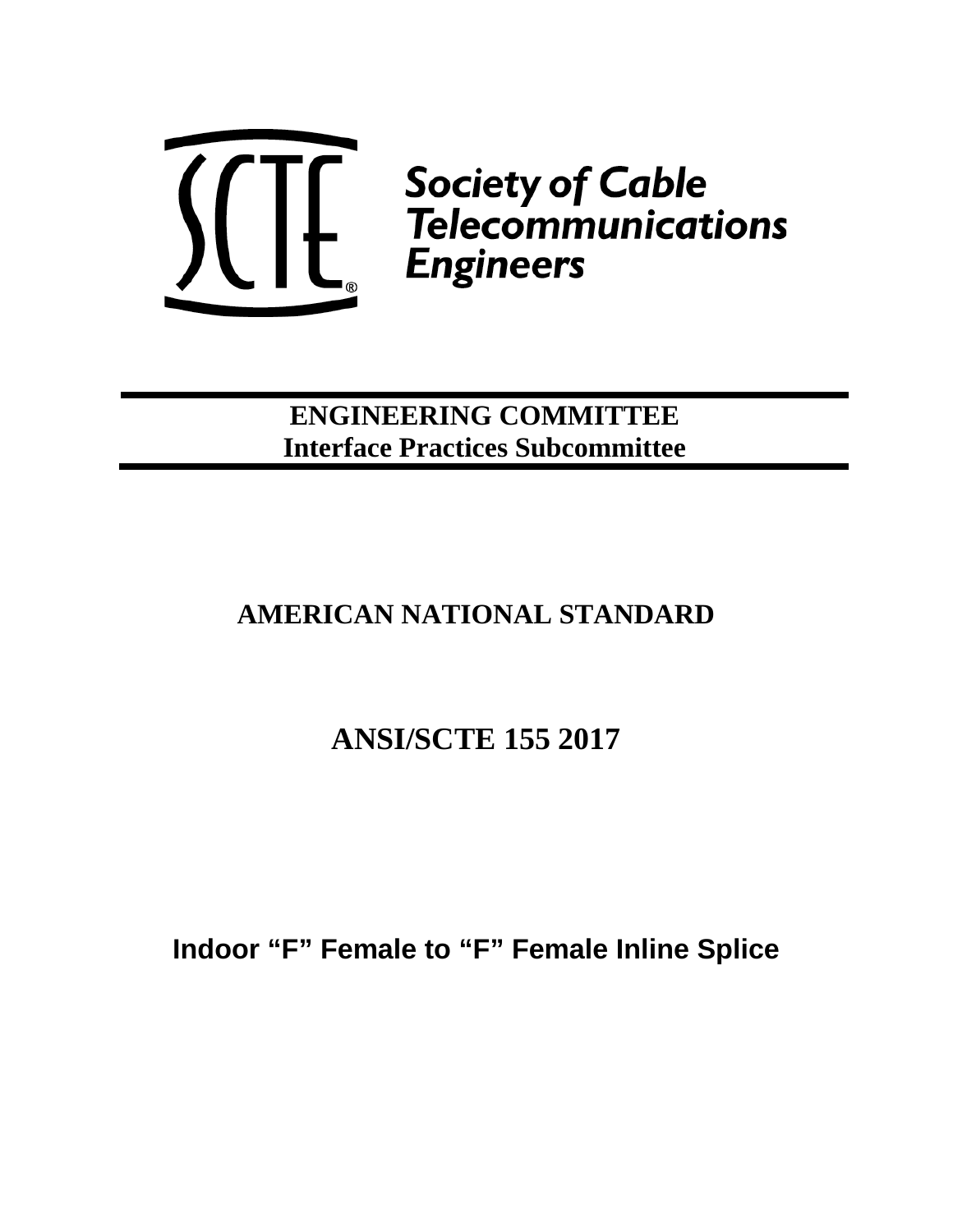# **NOTICE**

<span id="page-1-0"></span>The Society of Cable Telecommunications Engineers (SCTE) Standards and Recommended Practices (hereafter called documents) are intended to serve the public interest by providing specifications, test methods and procedures that promote uniformity of product, interchangeability, best practices and ultimately the long term reliability of broadband communications facilities. These documents shall not in any way preclude any member or non-member of SCTE from manufacturing or selling products not conforming to such documents, nor shall the existence of such standards preclude their voluntary use by those other than SCTE members, whether used domestically or internationally.

SCTE assumes no obligations or liability whatsoever to any party who may adopt the documents. Such adopting party assumes all risks associated with adoption of these documents, and accepts full responsibility for any damage and/or claims arising from the adoption of such Standards.

Attention is called to the possibility that implementation of this document may require the use of subject matter covered by patent rights. By publication of this document, no position is taken with respect to the existence or validity of any patent rights in connection therewith. SCTE shall not be responsible for identifying patents for which a license may be required or for conducting inquiries into the legal validity or scope of those patents that are brought to its attention.

Patent holders who believe that they hold patents which are essential to the implementation of this document have been requested to provide information about those patents and any related licensing terms and conditions. Any such declarations made before or after publication of this document are available on the SCTE web site at [http://www.scte.org.](http://www.scte.org/)

All Rights Reserved

© Society of Cable Telecommunications Engineers, Inc. 2017 140 Philips Road Exton, PA 19341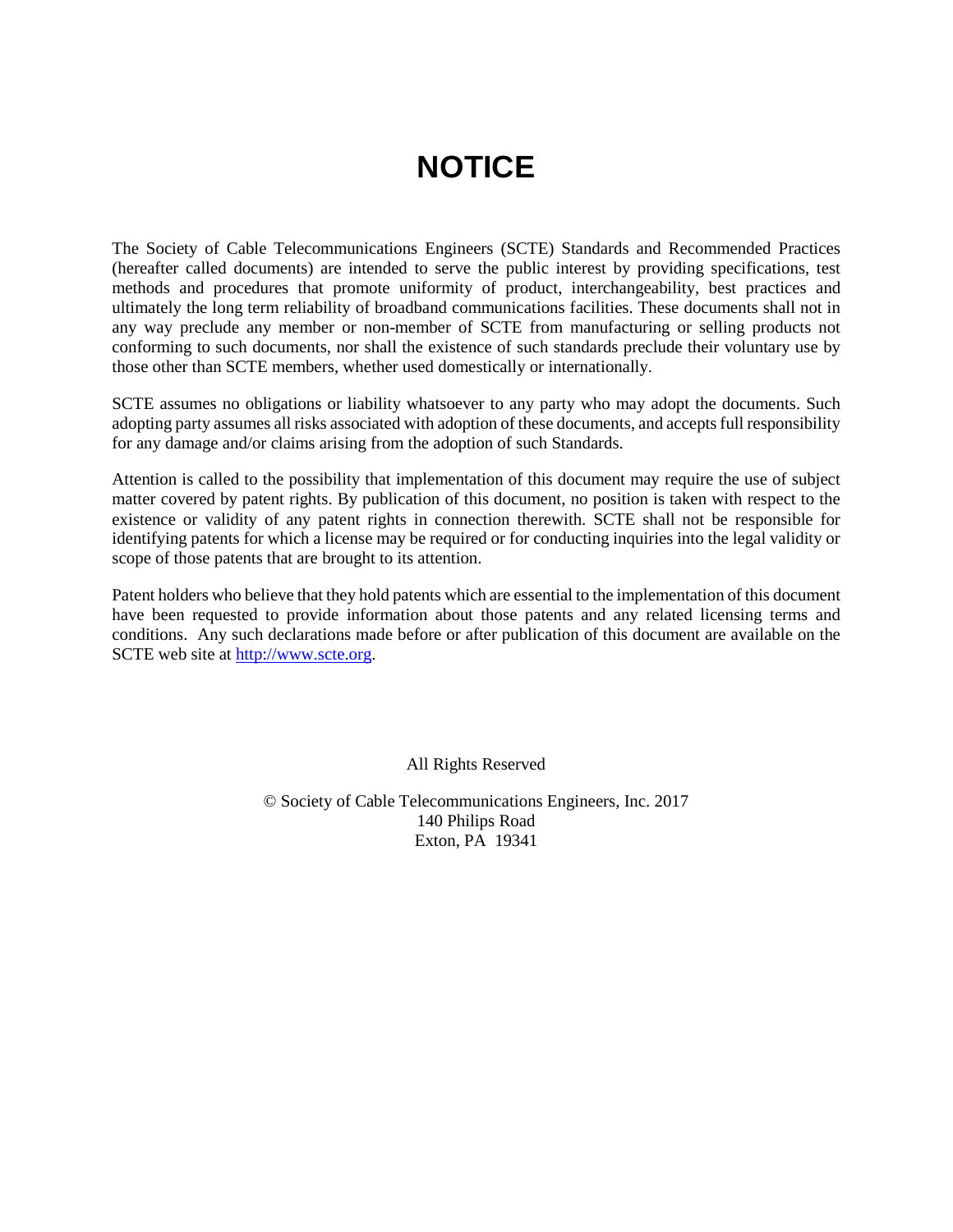## **Table of Contents**

| <b>Title</b>   |                              |                                                                                                                                                                                                                                    | <b>Page Number</b> |
|----------------|------------------------------|------------------------------------------------------------------------------------------------------------------------------------------------------------------------------------------------------------------------------------|--------------------|
|                |                              |                                                                                                                                                                                                                                    |                    |
| $1_{\cdot}$    |                              |                                                                                                                                                                                                                                    |                    |
| 2.             |                              |                                                                                                                                                                                                                                    |                    |
| 3.             |                              |                                                                                                                                                                                                                                    | 5                  |
| 4.             |                              |                                                                                                                                                                                                                                    | 5                  |
|                |                              |                                                                                                                                                                                                                                    | 5                  |
|                |                              |                                                                                                                                                                                                                                    | 5                  |
| 5.             | Electrical <b>Electrical</b> |                                                                                                                                                                                                                                    | 5                  |
|                |                              |                                                                                                                                                                                                                                    | 5                  |
|                |                              |                                                                                                                                                                                                                                    | 5                  |
|                |                              |                                                                                                                                                                                                                                    | 6                  |
|                |                              |                                                                                                                                                                                                                                    | 6                  |
|                | 5.5.                         |                                                                                                                                                                                                                                    | 6                  |
|                |                              | 5.6. Outer Conductor Contact Resistance <b>Constant Contact Resistance Constant Constant Constant Constant Constant Constant Constant Constant Constant Constant Constant Constant Constant Constant Constant Constant Constan</b> | 6                  |
| 6.             |                              |                                                                                                                                                                                                                                    |                    |
|                |                              |                                                                                                                                                                                                                                    | 6                  |
|                |                              |                                                                                                                                                                                                                                    | 6                  |
| 7 <sub>1</sub> |                              |                                                                                                                                                                                                                                    |                    |

## **List of Figures**

| <b>Title</b>    | <b>Page Number</b> |
|-----------------|--------------------|
| <b>FIGURE 1</b> |                    |
| FIGURE 2        | ⇁                  |

## **List of Tables**

| <b>Title</b>   | <b>Page Number</b> |
|----------------|--------------------|
| <b>TABLE 1</b> |                    |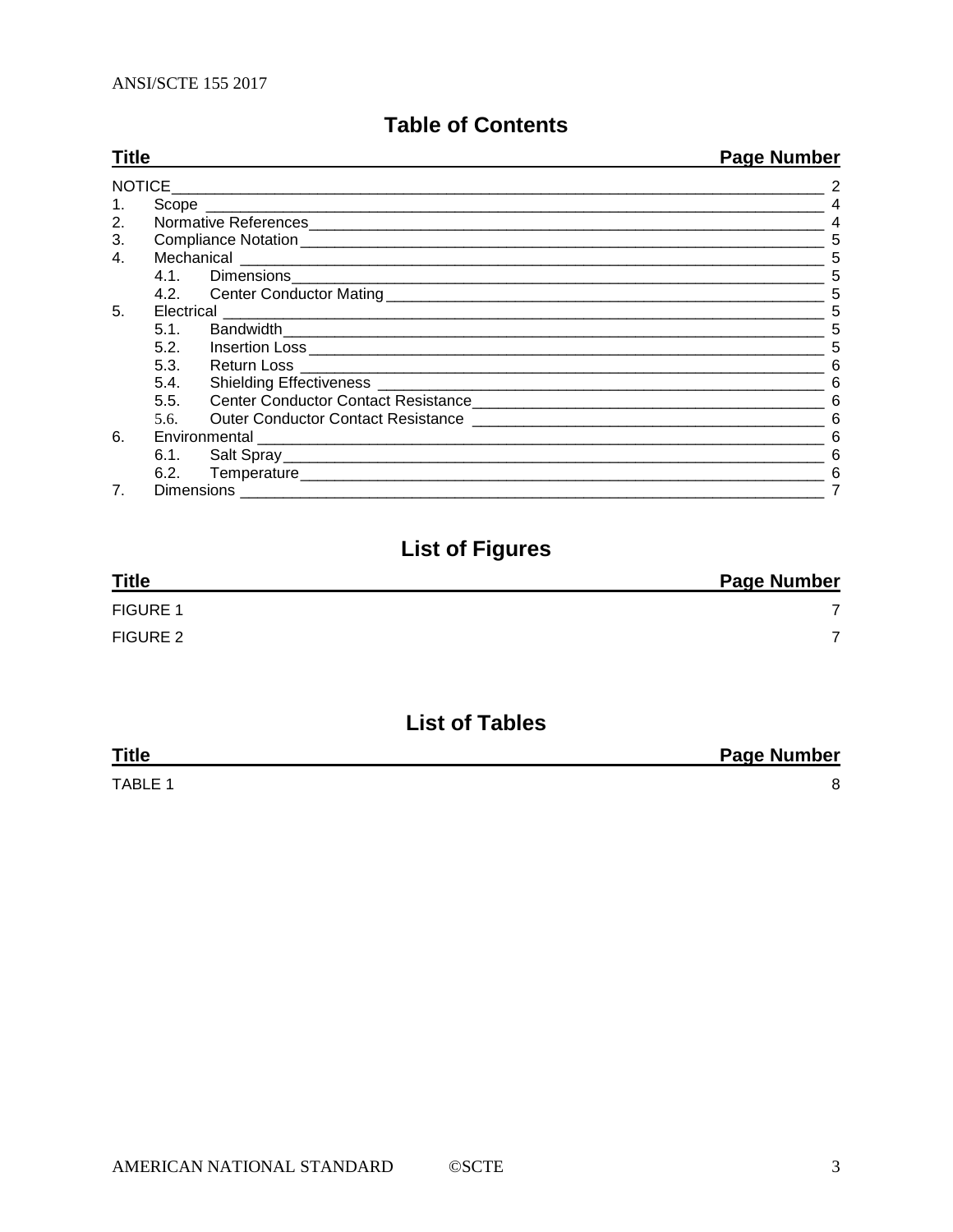## <span id="page-3-0"></span>**1. Scope**

The purpose of this document is to recommend the mechanical and electrical standards for 75 ohm broadband radio frequency (RF) devices that provide an indoor inline connection between two type "F" male connectors that conform to ANSI/SCTE 123 2011, Specification for "F" Connector, Male, Feed-Through or ANSI/SCTE 124 2011, Specification for "F" Connector, Male, Pin Type. The mechanical configuration is designed to accommodate wall plate and bulkhead applications.

This specification is not intended to restrict any manufacturer's innovation and improvement. The specification may be amended in the future as deemed appropriate.

## <span id="page-3-1"></span>**2. Normative References**

The following documents contain provisions, which, through reference in this text, constitute provisions of the standard. At the time of Subcommittee approval, the editions indicated were valid. All standards are subject to revision; and while parties to any agreement based on this standard are encouraged to investigate the possibility of applying the most recent editions of the documents listed below, they are reminded that newer editions of those documents may not be compatible with the referenced version.

- ANSI/SCTE 04 2014, Test Method for "F" Connector Return Loss
- ANSI/SCTE 48-1 2012, Test Method for Measuring Shielding Effectiveness of Passive and Active Devices Using a GTEM Cell
- ANSI/SCTE 103 2012, Test Method for DC Contact Resistance, Drop cable to F-Connectors and F81 Barrels
- ANSI/SCTE 123 2011; Specification for "F" Connector, Male, Feed-Through
- ANSI/SCTE 124 2011; Specification for "F" Connector, Male, Pin Type
- ANSI/SCTE 143 2013, Test Method for Salt Spray
- ANSI/SCTE 144 2012, Test Procedure for Measuring Transmission and Reflection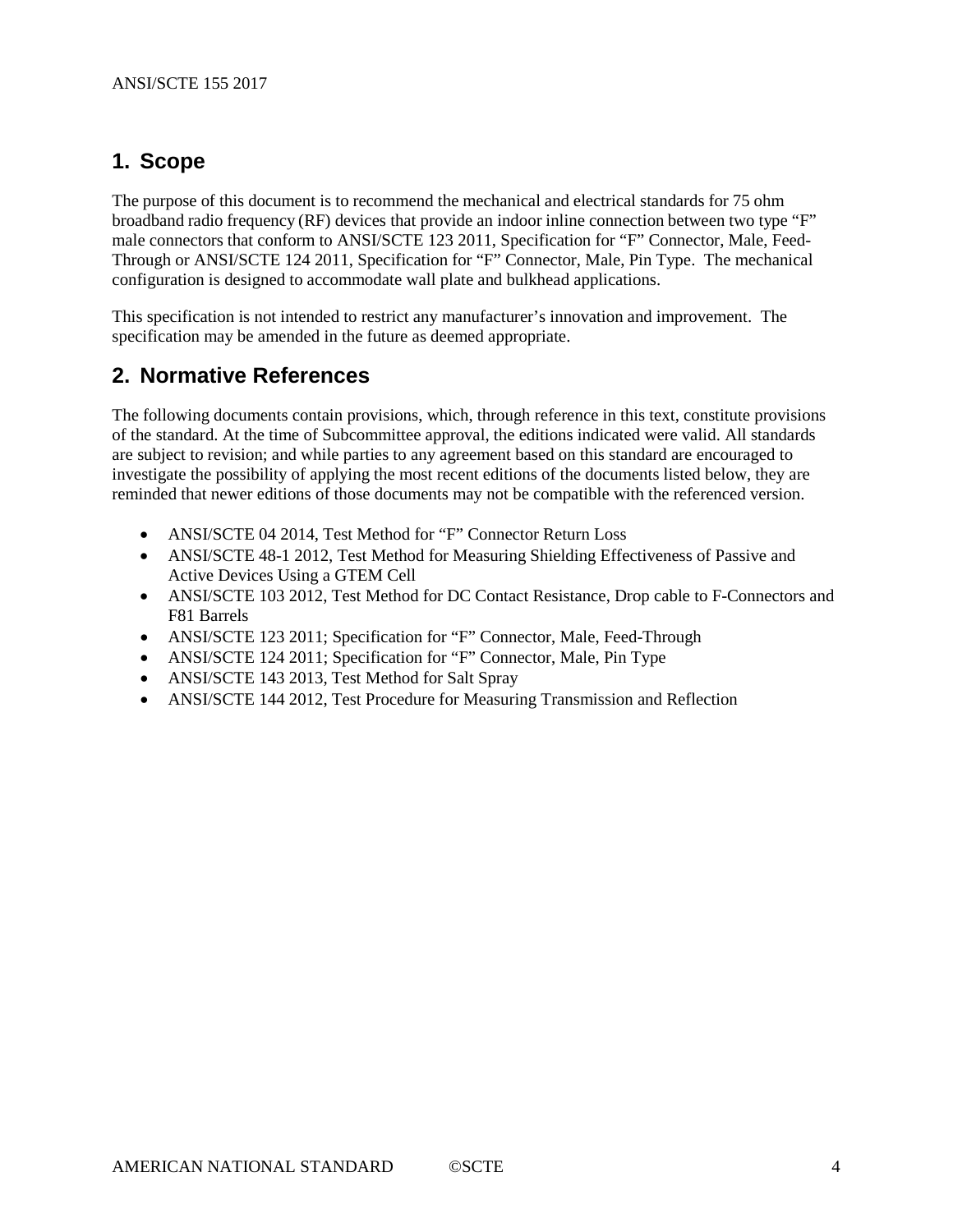## <span id="page-4-0"></span>**3. Compliance Notation**

| shall      | This word or the adjective "required" means that the item is an              |
|------------|------------------------------------------------------------------------------|
|            | absolute requirement of this specification.                                  |
| shall not  | This phrase means that the item is an absolute prohibition of this           |
|            | specification.                                                               |
| forbidden  | This word means the value specified shall never be used.                     |
|            | This word or the adjective "recommended" means that there may exist          |
| should     | valid reasons in particular circumstances to ignore this item, but the       |
|            | full implications should be understood and the case carefully weighted       |
|            | before choosing a different course.                                          |
|            | This phrase means that there may exist valid reasons in particular           |
| should not | circumstances when the listed behavior is acceptable or even useful,         |
|            | but the full implications should be understood and the case carefully        |
|            | weighed before implementing any behavior described with this label.          |
|            | This word or the adjective " <i>optional</i> " means that this item is truly |
|            | optional. One vendor may choose to include the item because a                |
| may        | particular marketplace requires it or because it enhances the product,       |
|            | for example; another vendor may omit the same item.                          |
|            | Use is permissible for legacy purposes only. Deprecated features may         |
| deprecated | be removed from future versions of the standard. Implementations             |
|            | should avoid use of deprecated features.                                     |

## <span id="page-4-1"></span>**4. Mechanical**

#### <span id="page-4-2"></span>**4.1. Dimensions**

The physical dimension of the inline splice *shall* meet the dimensional requirements of [Figure 1.](#page-6-1)

### <span id="page-4-3"></span>**4.2. Center Conductor Mating**

The center conductor contact of both ends *shall* accept male "F" connector center conductors whose diameters are between 0.0250" (0.64 mm) diameter and 0.0403" (1.02 mm) diameter. The junction *shall*  have a minimum retention force of 50 grams with a  $0.0320$ " (0.81 mm) diameter conductor inserted after the contact is mated 25 times with a center conductor whose diameter is 0.0403" (1.02 mm) when tested in accordance to IPS TP 417, Test Method for F Connector Center Conductor Retention.

## <span id="page-4-4"></span>**5. Electrical**

### <span id="page-4-5"></span>**5.1. Bandwidth**

Bandwidth *shall* be a minimum of 5 MHz to 1,218 MHz.

<span id="page-4-6"></span>Unless otherwise specified, all performance parameters listed *shall* be tested in this frequency range.

#### **5.2. Insertion Loss**

*Shall not* exceed 0.1 dB for frequencies between 5 MHz and 600 MHz, 0.2 dB, for frequencies above 600 MHz and up to 1,002 MHz, 0.25 dB for frequencies above 1002 MHz and up to 1,218 MHz and 0.30 dB for frequencies above 1218 MHz and up to 1794 MHz when tested in accordance to ANSI/SCTE 144 2012, Test Procedure for Measuring Transmission and Reflection.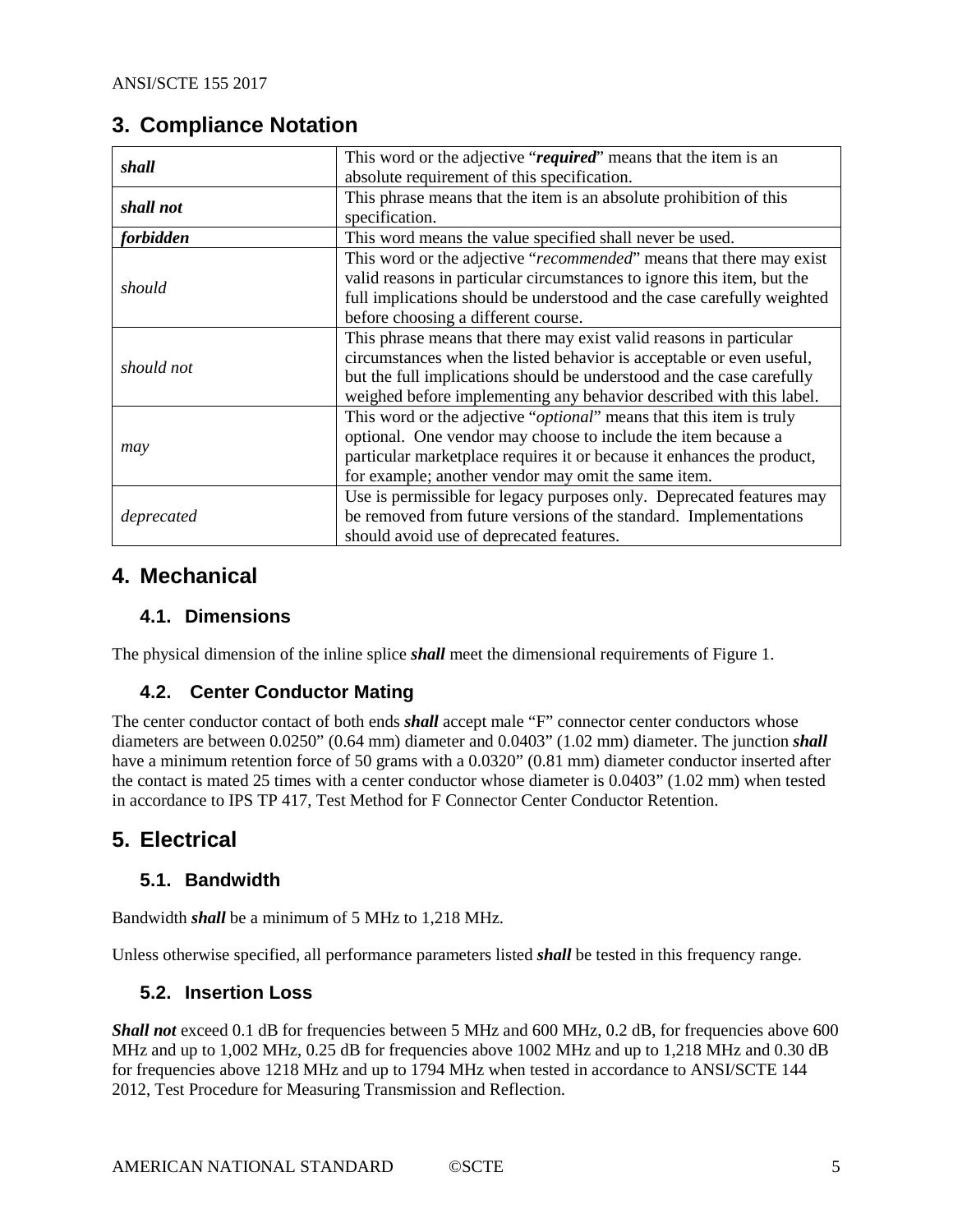#### <span id="page-5-0"></span>**5.3. Return Loss**

*Shall* be no worse than 30 dB, when tested in accordance to ANSI/SCTE 04 2014, Test Method for "F" Connector Return Loss.

#### <span id="page-5-1"></span>**5.4. Shielding Effectiveness**

The shielding effectiveness of the assembled components *shall* be a minimum of 100dB, when tested in accordance with ANSI/SCTE 48-1 2012, Test Method for Measuring Shielding Effectiveness of Passive and Active Devices Using a GTEM Cell.

#### <span id="page-5-2"></span>**5.5. Center Conductor Contact Resistance**

The center conductor junction of the female "F" port to male F center conductor *shall* have a DC contact resistance of less than 25 milliohms after the testing performed in IPS TP 417 and then tested in accordance to ANSI/SCTE 103 2012.

#### <span id="page-5-3"></span>**5.6. Outer Conductor Contact Resistance**

The outer conductor junction of the indoor female "F" port to male F connector *shall* have a DC contact resistance less than 10 milliohms when tightened to 40 lb.-in. and tested to ANSI/SCTE 103 2012.

## <span id="page-5-4"></span>**6. Environmental**

#### <span id="page-5-5"></span>**6.1. Salt Spray**

Components *shall* meet the electrical performance as outlined in section 5, after 1000 Hours of the salt spray when tested in accordance to ANSI/SCTE 143 2013.

#### <span id="page-5-6"></span>**6.2. Temperature**

Components *shall* meet all performance requirements during and after exposure to temperatures ranging from -40°F (-40°C) to  $+140$ °F (+60°C) inclusive.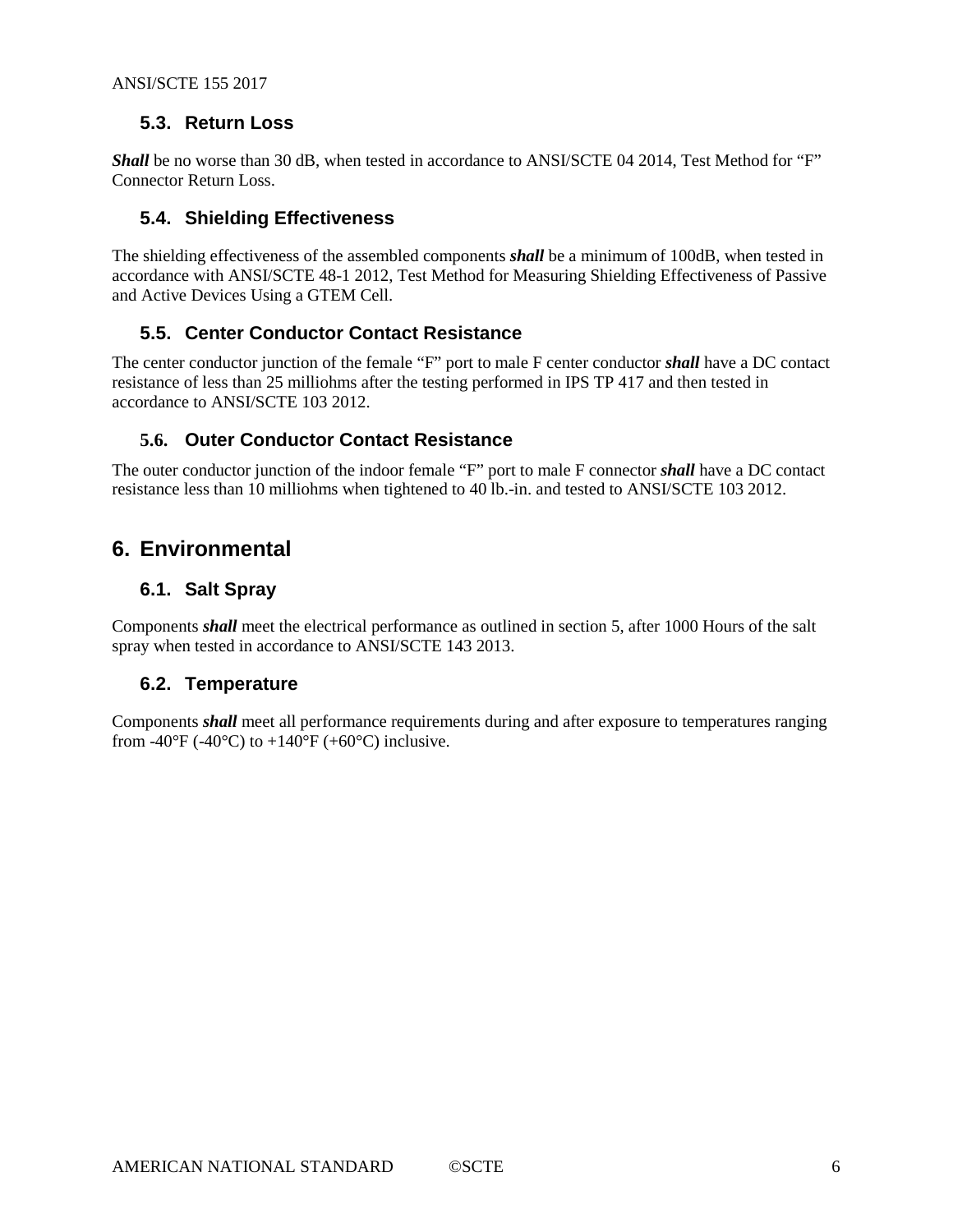## <span id="page-6-0"></span>**7. Dimensions**



**Figure 1**

<span id="page-6-1"></span>

<span id="page-6-2"></span>



**"D" Flat Double "D" Flat**

**Figure 2**